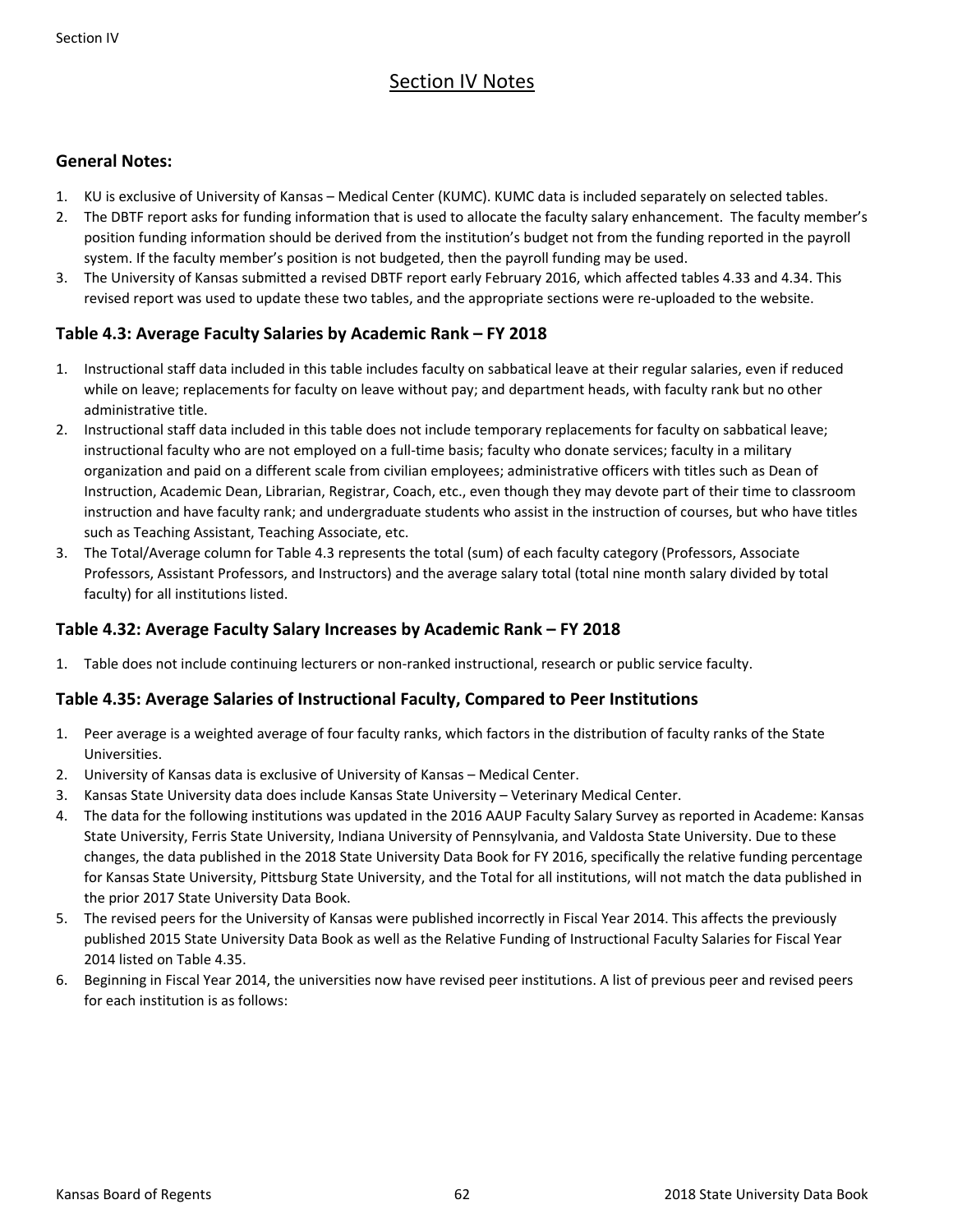## **University of Kansas**

| University of Colorado       | Indiana University (Bloomi  |
|------------------------------|-----------------------------|
| University of Iowa           | University of Missouri (Col |
| University of Oregon         | University of Oregon        |
| University of North Carolina | Michigan State University   |
| University of Oklahoma       | University of Buffalo       |

#### *Previous Peers Revised Peers*

University of Colorado Indiana University (Bloomington) University of Iowa University of Missouri (Columbia)

### **Kansas State University**

| <b>Previous Peers</b>           | <b>Revised Peers</b>                  |
|---------------------------------|---------------------------------------|
| Colorado State University       | Auburn University                     |
| <b>Iowa State University</b>    | <b>Clemson University</b>             |
| Oregon State University         | Colorado State University             |
| North Carolina State University | Oklahoma State University             |
| Oklahoma State University       | University of Massachusetts (Amherst) |

## **Wichita State University**

| <b>Previous Peers</b>            | <b>Revised Peers</b>                 |
|----------------------------------|--------------------------------------|
| University of Akron (OH)         | New Mexico State University          |
| Oakland University               | University of Massachusetts - Lowell |
| <b>Old Dominion University</b>   | University of Nevada-Reno            |
| <b>Portland State University</b> | University of North Dakota           |
| University of Nevada             | <b>Wright State University</b>       |

## **Emporia State University**

| <b>Previous Peers</b>               | <b>Revised Peers</b>                |
|-------------------------------------|-------------------------------------|
| Eastern Washington University       | Colorado State University (Pueblo)  |
| Northwest Missouri State University | Northwest Missouri State University |
| Northern Michigan University        | Pittsburg State University          |
| Salisbury University (MD)           | University of Nebraska (Kearney)    |
| Western Carolina University         | West Texas A&M University           |

## **Pittsburg State University**

| <b>Previous Peers</b>               | <b>Revised Peers</b>                |
|-------------------------------------|-------------------------------------|
| Eastern Washington University       | Arkansas Tech University            |
| Northwest Missouri State University | <b>Ferris State University</b>      |
| Northern Michigan University        | Indiana University of Pennsylvania  |
| Salisbury University (MD)           | Northwest Missouri State University |
| <b>Western Carolina University</b>  | Valdosta State University           |